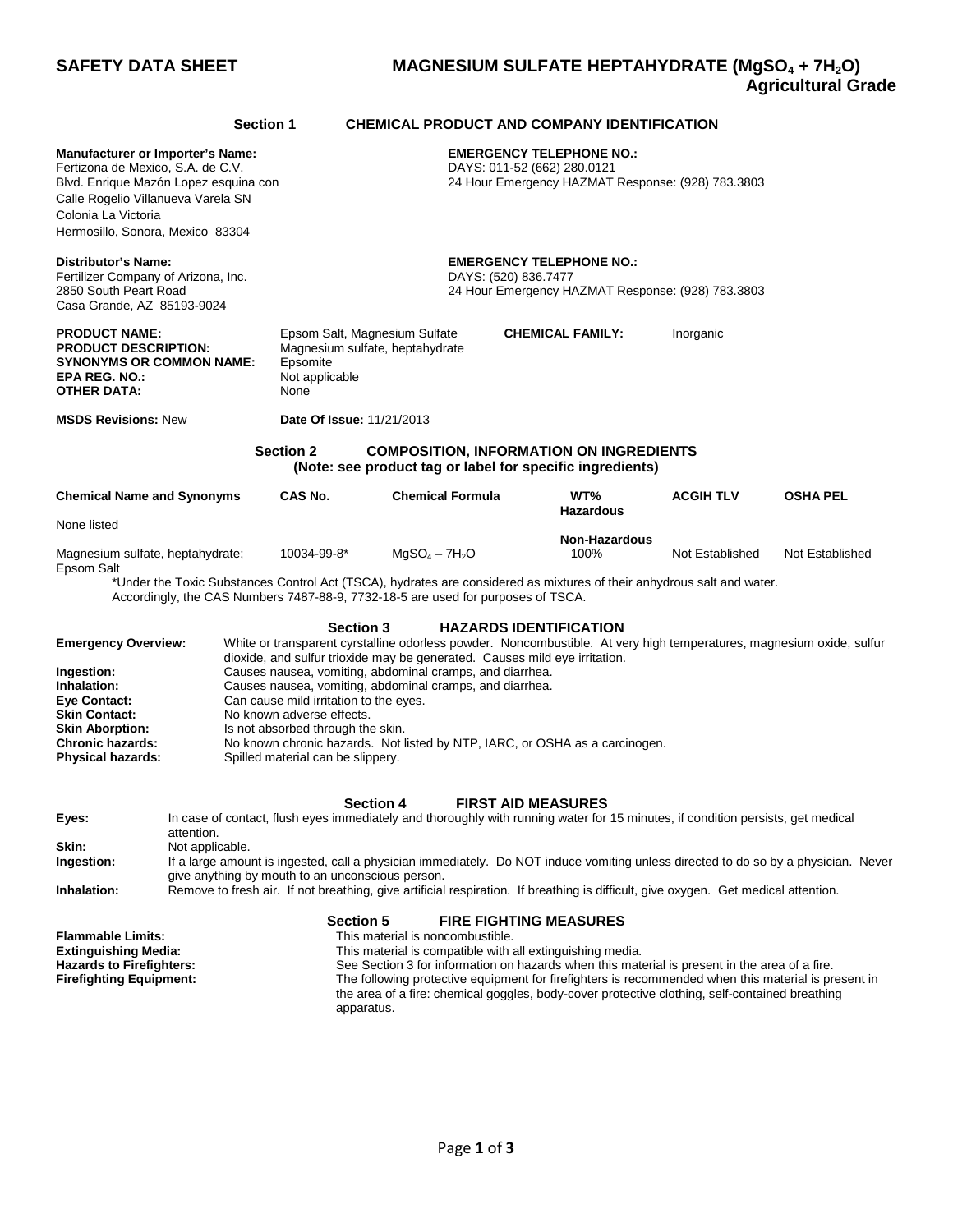## **SAFETY DATA SHEET MAGNESIUM SULFATE HEPTAHYDRATE (MgSO4 + 7H2O) Agricultural Grade**

|                                                                                                                                                                                                                                                                                                                                                                                                                                                                | <b>Section 6</b>                                                                                                                                                                                                                                                                                                                                                                                          |                                             |                   | <b>ACCIDENTAL RELEASE MEASURES</b>                                                                          |                                                                                                                           |  |  |  |
|----------------------------------------------------------------------------------------------------------------------------------------------------------------------------------------------------------------------------------------------------------------------------------------------------------------------------------------------------------------------------------------------------------------------------------------------------------------|-----------------------------------------------------------------------------------------------------------------------------------------------------------------------------------------------------------------------------------------------------------------------------------------------------------------------------------------------------------------------------------------------------------|---------------------------------------------|-------------------|-------------------------------------------------------------------------------------------------------------|---------------------------------------------------------------------------------------------------------------------------|--|--|--|
| <b>Personal Protection:</b><br>Wear chemical goggles. See Section 8<br><b>Environmental Hazards:</b>                                                                                                                                                                                                                                                                                                                                                           |                                                                                                                                                                                                                                                                                                                                                                                                           |                                             |                   | Sinks and mixes with water. No advers effects known. Not a listed toxic chemical under SARA Title III, §313 |                                                                                                                           |  |  |  |
| Small spill cleanup:<br>Large spill cleanup:                                                                                                                                                                                                                                                                                                                                                                                                                   | 40 CRF Part 372. Not a CERCLA Hazardous Substance under 40 CFR Part 302.<br>Sweep, scoop, or vacuum discharged material. Flush residue with water. Observe environmental regulations.<br>Keep unnecessary people away; isolate hazard area and deny entry. Do not touch or walk through spilled<br>material. Sweep, scoop, or vacuum discharged material. Flush residue with water. Observe environmental |                                             |                   |                                                                                                             |                                                                                                                           |  |  |  |
| regulations.<br>There is no CERCLA Reportable Quantity for this material.<br><b>CERCLA RQ:</b>                                                                                                                                                                                                                                                                                                                                                                 |                                                                                                                                                                                                                                                                                                                                                                                                           |                                             |                   |                                                                                                             |                                                                                                                           |  |  |  |
| <b>Section 7</b><br><b>HANDLING AND STORAGE</b>                                                                                                                                                                                                                                                                                                                                                                                                                |                                                                                                                                                                                                                                                                                                                                                                                                           |                                             |                   |                                                                                                             |                                                                                                                           |  |  |  |
| Handling:<br>Avoid breathing dust. Promptly clean up spills.<br>Keep containers closed. Protect from extremes of temperature and humidity during storage. Recommended storage<br>Storage:<br>conditions 68-110° F and 54-87% relative humidity.                                                                                                                                                                                                                |                                                                                                                                                                                                                                                                                                                                                                                                           |                                             |                   |                                                                                                             |                                                                                                                           |  |  |  |
| <b>Section 8</b><br><b>EXPOSURE CONTROLS/PERSONAL PROTECTION</b>                                                                                                                                                                                                                                                                                                                                                                                               |                                                                                                                                                                                                                                                                                                                                                                                                           |                                             |                   |                                                                                                             |                                                                                                                           |  |  |  |
| <b>Engineering Controls:</b><br><b>Respiratory Protection:</b>                                                                                                                                                                                                                                                                                                                                                                                                 | Use with adequate ventilation. Safety shower and eyewash fountain should be within direct access.<br>Use a NIOSH-approved dust respirator where dust occurs. Observe OSHA regulations for respirator use (29 CFR<br>§1910.134).                                                                                                                                                                           |                                             |                   |                                                                                                             |                                                                                                                           |  |  |  |
| <b>Skin Protection:</b><br><b>Eye Protection:</b>                                                                                                                                                                                                                                                                                                                                                                                                              | Wear gloves if abrasion or irritation occurs.<br>Safety glasses or chemical splash-proof goggles.                                                                                                                                                                                                                                                                                                         |                                             |                   |                                                                                                             |                                                                                                                           |  |  |  |
| <b>Section 9</b><br>PHYSICAL AND CHEMICAL PROPERTIES                                                                                                                                                                                                                                                                                                                                                                                                           |                                                                                                                                                                                                                                                                                                                                                                                                           |                                             |                   |                                                                                                             |                                                                                                                           |  |  |  |
| <b>Boiling Point:</b><br>Appearance:                                                                                                                                                                                                                                                                                                                                                                                                                           | Not applicable<br>Crystalline odorless powder                                                                                                                                                                                                                                                                                                                                                             |                                             |                   | <b>Flashpoint:</b><br><b>Reaction with Water:</b>                                                           | Non-flammable<br>None                                                                                                     |  |  |  |
| Color:<br><b>Specific Gravity:</b>                                                                                                                                                                                                                                                                                                                                                                                                                             | White or transparent                                                                                                                                                                                                                                                                                                                                                                                      |                                             |                   | Odor:<br>Vapor Pressure, mm Hg:                                                                             | Odorless<br>Not applicable                                                                                                |  |  |  |
| pH:                                                                                                                                                                                                                                                                                                                                                                                                                                                            | 1.76 g/cm <sup>3</sup> , Bulk Density Approximately 1.05 g/cm <sup>3</sup><br>Approximately 6.0-7.0                                                                                                                                                                                                                                                                                                       |                                             |                   | % Volatile (by volume):                                                                                     | Not applicable                                                                                                            |  |  |  |
| <b>Solubility in Water:</b><br><b>Fusion Temperature:</b><br><b>Extinguishing Media:</b>                                                                                                                                                                                                                                                                                                                                                                       | Fully - 71 g/100 ml at 20° C, 91 g/100 ml at 40° C<br>$24^{\circ}$ C<br>Non-flammable. Use media suitable to extinguish source of fire.                                                                                                                                                                                                                                                                   |                                             |                   | <b>Other Data:</b><br><b>Molecular Weight:</b>                                                              | Decomposes at 124° C<br>246.4564                                                                                          |  |  |  |
|                                                                                                                                                                                                                                                                                                                                                                                                                                                                |                                                                                                                                                                                                                                                                                                                                                                                                           |                                             |                   |                                                                                                             |                                                                                                                           |  |  |  |
| <b>Section 10</b><br><b>STABILITY AND REACTIVITY</b><br><b>Stability (Normal Conditions):</b><br>Stable under all condition of use and storage<br><b>CONDITIONS TO AVOID:</b><br>None<br>Etoxyethylenic alcohols, metal hydrides and other water reactive materials.<br>Incompatibility (Materials to Avoid):<br><b>Hazardous Decomposition Products:</b><br>At very high temperatures, magnesium oxide, sulfur dioxide, and sulfur trioxide may be generated. |                                                                                                                                                                                                                                                                                                                                                                                                           |                                             |                   |                                                                                                             |                                                                                                                           |  |  |  |
| <b>Section 11</b><br><b>TOXICOLOGICAL INFORMATION</b><br>When tested for primary irritation potential, this material caused mild eye irritation. RTECS reports Oral TDLo = 428 mg/kg<br><b>Acute Data:</b><br>in man and 351 mg/kg in women.                                                                                                                                                                                                                   |                                                                                                                                                                                                                                                                                                                                                                                                           |                                             |                   |                                                                                                             |                                                                                                                           |  |  |  |
|                                                                                                                                                                                                                                                                                                                                                                                                                                                                | <b>Section 12</b>                                                                                                                                                                                                                                                                                                                                                                                         |                                             |                   | <b>ECOLOGICAL INFORMATION</b>                                                                               |                                                                                                                           |  |  |  |
| Ecotoxicity:<br><b>Environmental Fate:</b>                                                                                                                                                                                                                                                                                                                                                                                                                     | Data not available.<br>chain.                                                                                                                                                                                                                                                                                                                                                                             |                                             |                   |                                                                                                             | This material is not persistent in aquatic systems and does not contribute to BOD. It does not bioconcentrate up the food |  |  |  |
| <b>Physical/Chemical:</b>                                                                                                                                                                                                                                                                                                                                                                                                                                      | Sinks and mixes with water.                                                                                                                                                                                                                                                                                                                                                                               |                                             |                   |                                                                                                             |                                                                                                                           |  |  |  |
|                                                                                                                                                                                                                                                                                                                                                                                                                                                                | <b>Section 13</b>                                                                                                                                                                                                                                                                                                                                                                                         |                                             |                   | <b>DISPOSAL CONSIDERATIONS</b>                                                                              |                                                                                                                           |  |  |  |
| <b>Classification:</b><br><b>Waste Disposal Procedures:</b>                                                                                                                                                                                                                                                                                                                                                                                                    |                                                                                                                                                                                                                                                                                                                                                                                                           | Disposed material is not a hazardous waste. |                   | Contain spills and maximize recovery. Disposal of spilled material should be in accordance with applicable  |                                                                                                                           |  |  |  |
|                                                                                                                                                                                                                                                                                                                                                                                                                                                                |                                                                                                                                                                                                                                                                                                                                                                                                           |                                             |                   | agricultural and soil management. Disposed material is not a RCRA Hazardous Waste.                          | federal, state and local environmental regulatory requirements. Use as a fertilizer by applying to soil using good        |  |  |  |
|                                                                                                                                                                                                                                                                                                                                                                                                                                                                | <b>Section 14</b>                                                                                                                                                                                                                                                                                                                                                                                         |                                             |                   | <b>TRANSPORT INFORMATION</b>                                                                                |                                                                                                                           |  |  |  |
| Shipping name:<br><b>Hazard Class:</b>                                                                                                                                                                                                                                                                                                                                                                                                                         | Not regulated by D.O.T.<br>None                                                                                                                                                                                                                                                                                                                                                                           | <b>DOT UN Status:</b><br>C.A.S. Number:     | See "Ingredients" | This material is not regulated hazardous material for transportation.                                       |                                                                                                                           |  |  |  |
| <b>Reportable Quantity (RQ):</b><br>Labels Required:                                                                                                                                                                                                                                                                                                                                                                                                           | None<br>None                                                                                                                                                                                                                                                                                                                                                                                              | D.O.T. Number:<br>Haz Waste No:             | None<br>None      |                                                                                                             |                                                                                                                           |  |  |  |
| Placard:                                                                                                                                                                                                                                                                                                                                                                                                                                                       | None                                                                                                                                                                                                                                                                                                                                                                                                      | <b>EPA Regist No:</b>                       | None              |                                                                                                             |                                                                                                                           |  |  |  |
| <b>Section 15</b><br><b>REGULATORY INFORMATION</b>                                                                                                                                                                                                                                                                                                                                                                                                             |                                                                                                                                                                                                                                                                                                                                                                                                           |                                             |                   |                                                                                                             |                                                                                                                           |  |  |  |
| No CERCLA Reportable Quantity has been established for this material.<br><b>CERCLA:</b><br><b>SARA TITLE III:</b><br>Not an Extremely Hazardous substance under §302. Not a Toxic Chemical under §313. Hazard Categories under<br>§§311/312: Acute                                                                                                                                                                                                             |                                                                                                                                                                                                                                                                                                                                                                                                           |                                             |                   |                                                                                                             |                                                                                                                           |  |  |  |
| All ingredients of this material are listed on the TSCA inventory.<br>TSCA:<br>Magnesium sulfate is an FDA GRAS substance pursuant to 21 CFR 184.1443.<br>FDA:                                                                                                                                                                                                                                                                                                 |                                                                                                                                                                                                                                                                                                                                                                                                           |                                             |                   |                                                                                                             |                                                                                                                           |  |  |  |